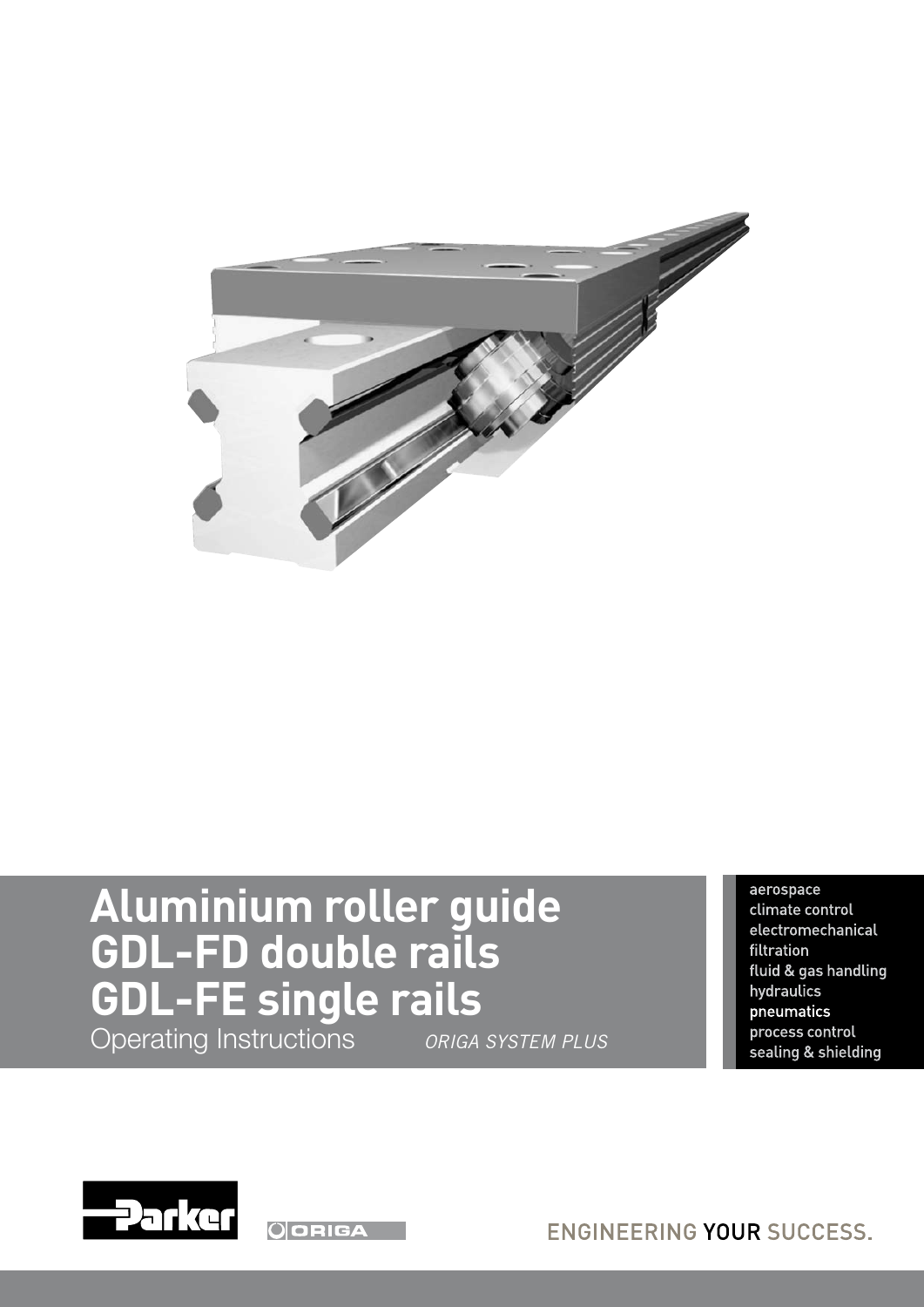# **Index**

| $\mathbf{1}$ | Double rail assembly                | 3 |
|--------------|-------------------------------------|---|
| 2            | Single rail assembly                | 3 |
| 3            | Coupled double / single rails       | 4 |
| 4            | Mount screw cover                   | 5 |
| 5            | Setting the cassette                | 5 |
| 6            | Roller shoe assembly                | 6 |
| 7            | Stripper assembly                   | 6 |
| 8            | Dismantle stripper                  | 7 |
| 9            | Lubrication                         | 7 |
| 10           | Assembly of multi-lane arrangements | 7 |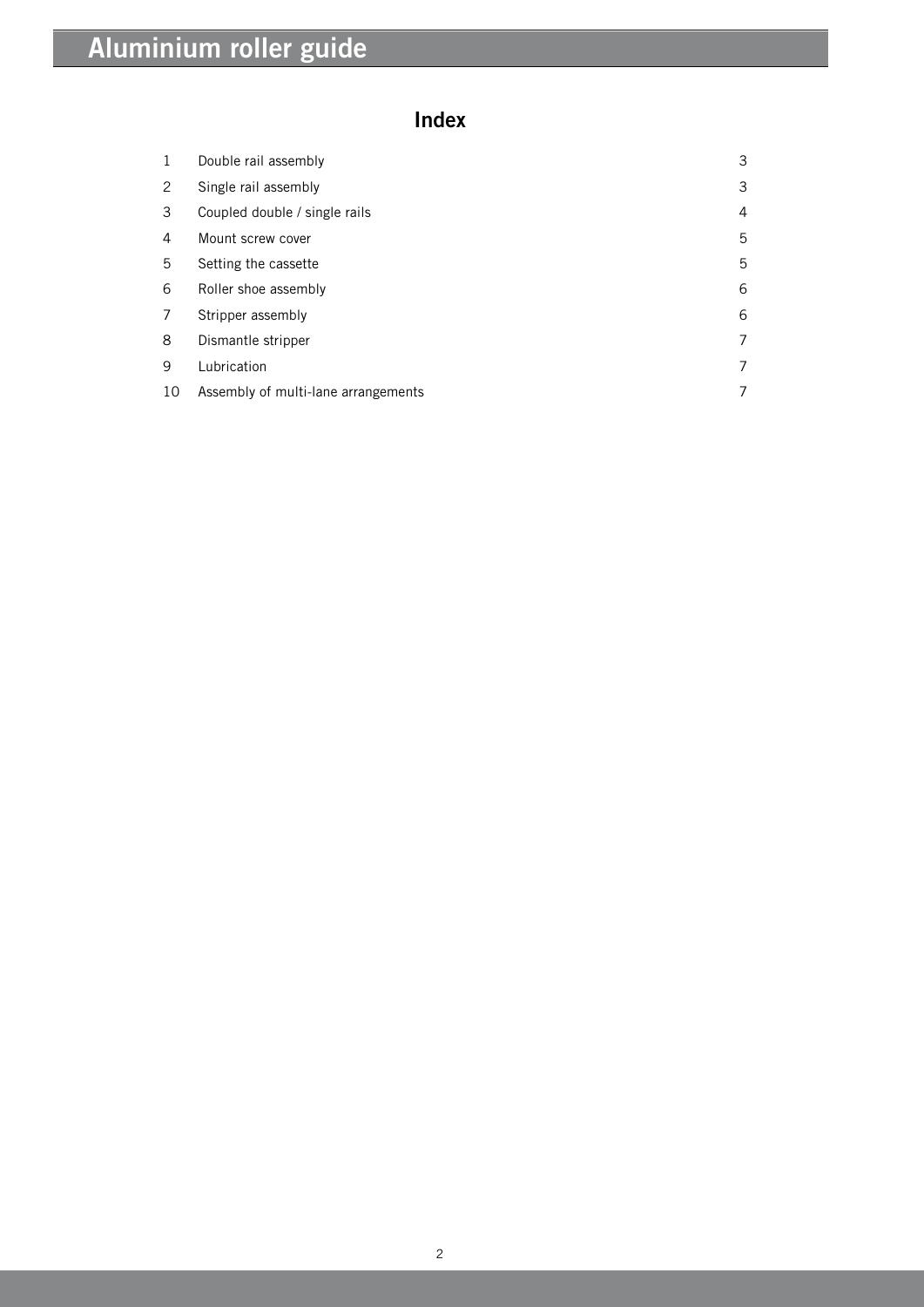

### **1 Double rail assembly**

Depending on the type of loading and application the double rails should rest in grooves or against a shoulder and be secured with screws (if necessary bolted). The stop side of the rail is identified by a marking slot.



- Remove the cassette from the guide rail (mark layout as necessary).
- Check the resting surfaces of the rail and connection construction for soiling and damage.
- Rest the guide rail against the shoulder (take the stop side into account).
- Apply the screws loosely and check linearity (max. 0.5 mm/m tolerance).
- Now screw the rail starting from the centre and working outwards at alternate sides. Please observe the appropriate tightening torque (see table 1: tightening torques).
- As the final step run over the stroke section with the cassette. Ensure that the fixed side of the cassette is located at the stop side of the rails (marking slot). If even running is assured you may continue with the further assembly stages.



### **2 Single rail assembly**

Depending on the type of loading and application the single rails should rest in grooves or against a shoulder and be secured with screws (if necessary bolted).



#### **Mounting of the first rail (fixed side)**

- Check the resting surfaces of the rail and connection construction for soiling and damage.
- Rest the guide rail against the shoulder (take the stop side into account).
- Apply the screws loosely and check linearity and parallelism of the rails (max. sum check error  $< 0.1$  mm/m).
- Now screw the rail starting from the centre and working outwards at alternate sides. Please observe the appropriate tightening torque (see table 1: tightening torques).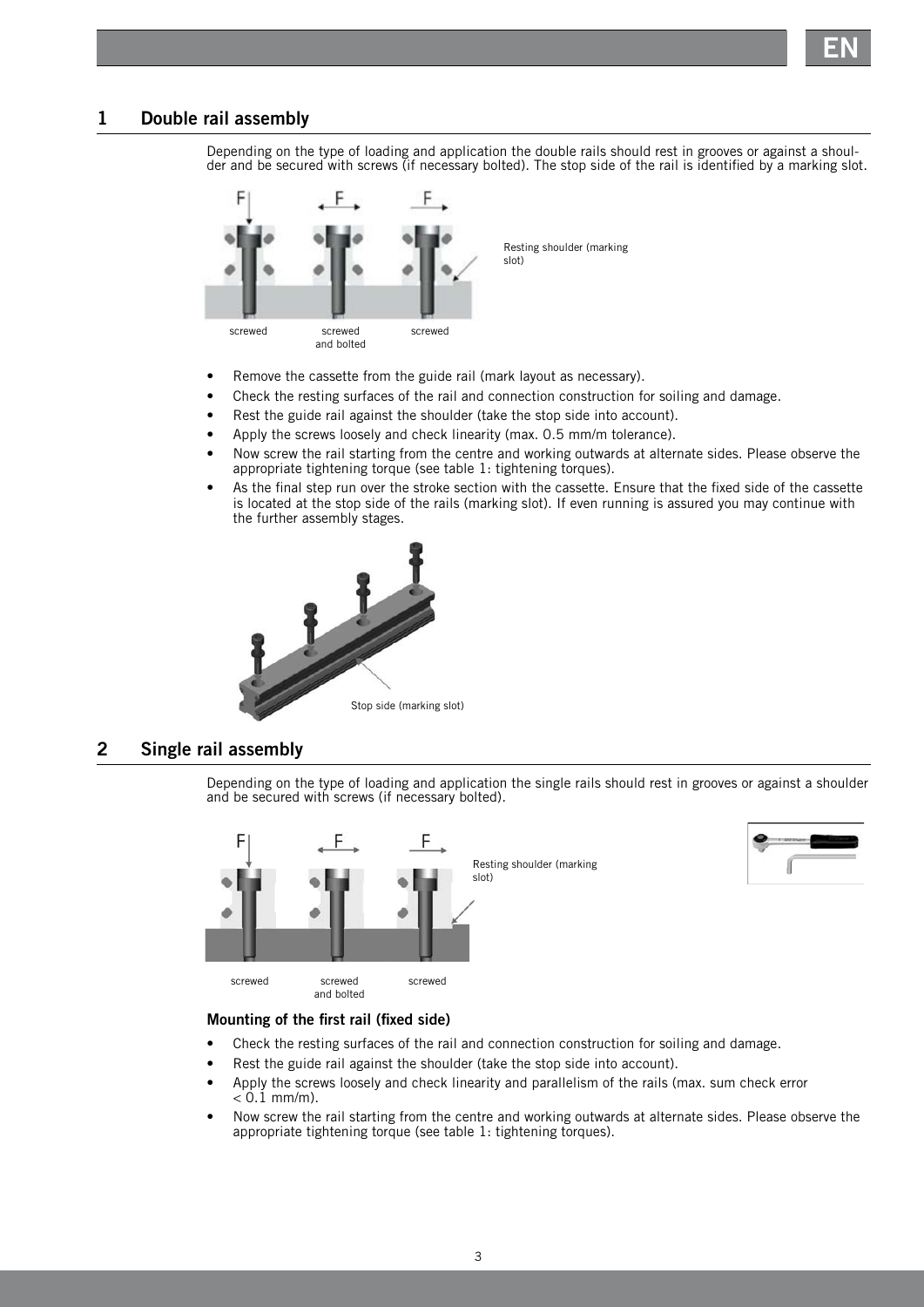

Table 1 : tightening torques in [Nm] for DIN 912 securing screws with DIN 433 washers

| Screw size quality 8.8 | M <sub>3</sub> | M <sub>4</sub> | M <sub>5</sub> | M <sub>6</sub> | M <sub>8</sub>        | M <sub>10</sub> | M12 |
|------------------------|----------------|----------------|----------------|----------------|-----------------------|-----------------|-----|
| Tightening torque      | ⊥,⊥            | っに<br>ر ۽      | 5,0            | 8,5            | $\bigcap$<br>$2 + 10$ | 41.G            | 1.0 |

#### **Mounting the second rail (loose side)**

- Now position the second rail, align it and apply the screws loosely.
- Now align the second rail exactly parallel to the first rail thus subsequently assuring uniform slide resistance.
- Following the parallelism check the guiding rails may be tightly screwed, starting from the centre.
- Now run the trolley onto the guide rails and set the correct initial stress (see chapter 5) via the setting screw).
- Now run the cassette over the stroke section. If even running is assured you may continue with the further assembly stages.

#### **Single rail**



# **3 Coupled double / single rails**

- Check the resting and support surfaces for soiling and damage.
- Loosely connect the rails. Assure the correct sequence of production numbers! (e.g. A-1/1 - 2/2 - E) The marking slot must be located continuously on the same side!



#### **Attention**

#### **Coupled rails are especially harmonized. Indiscriminated coupling is not possible.**

- Align the entire guide section without gaps and apply the screws loosely.
- Then align the transition points exactly. To do so use two approx. 200 mm long metal auxiliary cylinders. (See table 2 for diameter : " cylinder diameter")
- Insert the cylinders at the separating point in the guide and tighten both with the aid of a screw clamp.
- Finally screw the rails as described in chapter 1 and 2 "Mounting double or single rails".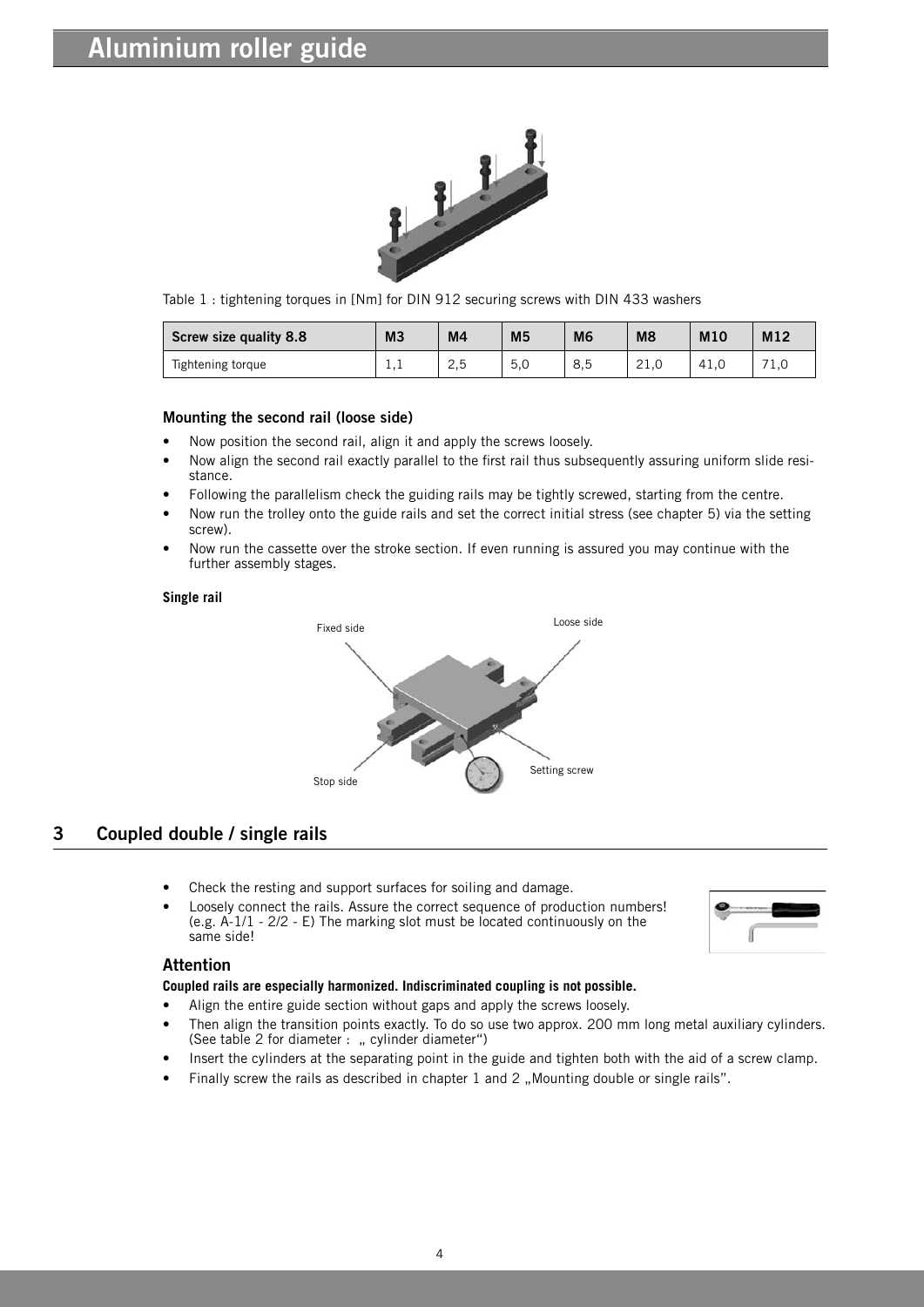**EN**



Table 2: cylinder diameter

| Rail size            |  | 20 | 35 | 45 |
|----------------------|--|----|----|----|
| Ø Auxiliary cylinder |  |    |    | 35 |

#### **4 Mount screw cover**

Please use the supplied covers to avoid damage to the cassette stripper.

- Insert the covers in the appropriate bore holes.
- Position a suitable plastic panel on top and hammer the covers evenly into the rail.





• Remove the ridge.

# **5 Setting the cassette**

Ex works mounted cassettes are set without any play. Once cassettes or trolleys have been set once they should not be replaced at will. Slack cassettes must be adjusted to the respective rail.

- Loosen the four securing screws (yellow) at the setting side and set them in again loosely.
- Now set the required slide resistance. The slide resistance (initial stressing) may be set by turning the setting screw (red).
- Retighten the four screws (yellow) and check the slide resistance you have set with the aid of a spring balance. Please also observe table 3: "Guidelines for slide resistances".



Repeat steps 1 to 3 until the required slide resistance is set.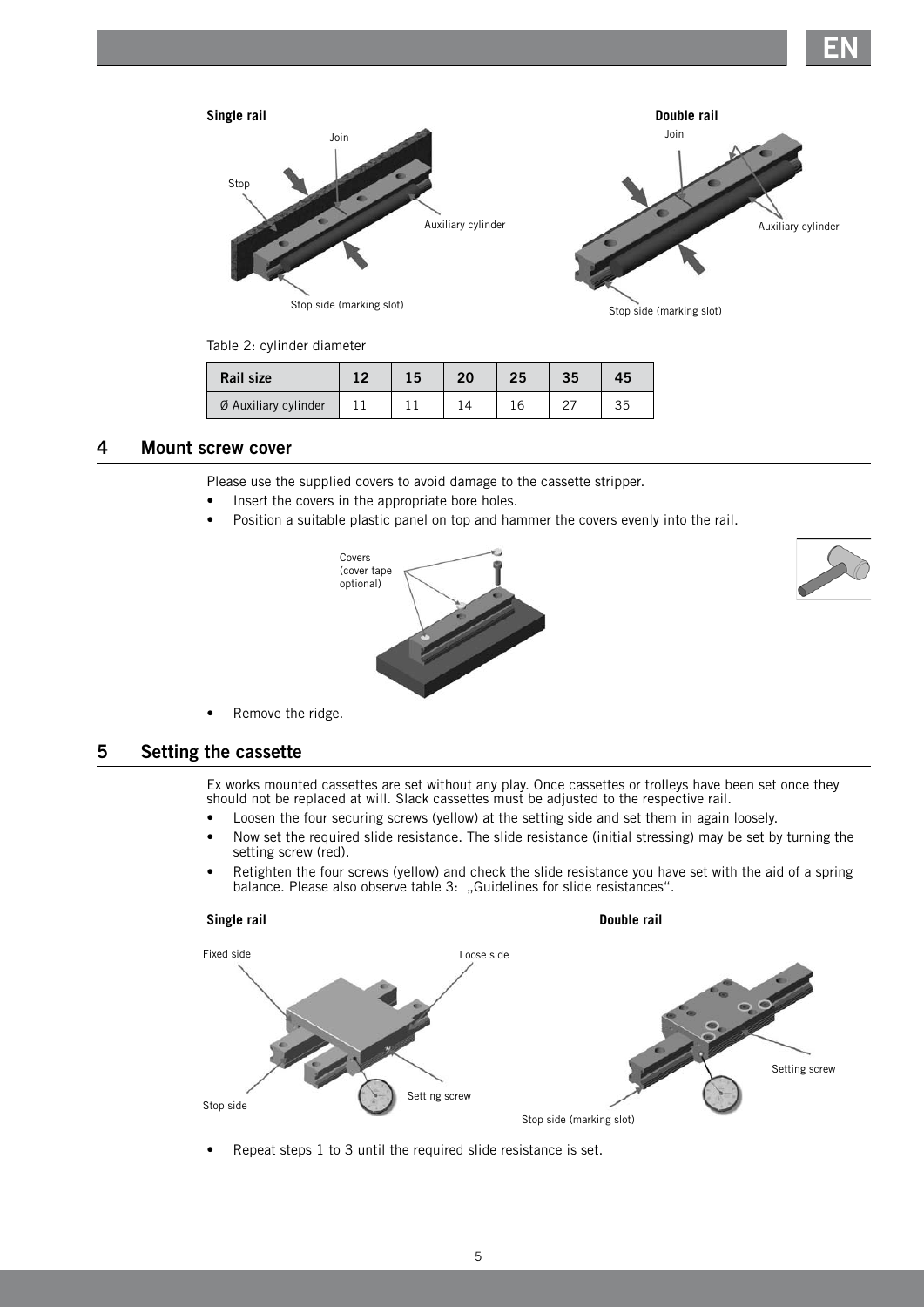| <b>Size</b>   | 12  |     | 15  |     | 20  |     | 25  |     | 35  |     | 45  |      |
|---------------|-----|-----|-----|-----|-----|-----|-----|-----|-----|-----|-----|------|
| <b>Series</b> | min | max | min | max | min | max | min | max | min | max | min | max  |
| Standard      | 0.2 | 0.4 | 0.5 | 2.0 | 1.0 | 2.5 | 1.5 | 3.0 | 2.0 | 4.0 | 2.5 | 5.0  |
| Low-Cost      | 0.2 | 0.4 | 1.0 | 0.5 | 0.5 | 1.5 | 0.5 | 2.0 | 1.0 | 2.5 | 2.0 | 4.0  |
| Rustproof     | 0.5 | 1.0 | 0.5 | 2.0 | 1.0 | 2.5 | 1.5 | 3.0 | 3.0 | 9.0 | 3.5 | 10.5 |

Table 3: guidelines for slide resistances in Newton [N] (without stripper)

# **6 Roller shoe assembly**

The roller shoes feature a centring groove at the fixed side to assure improved securing. Please therefore furnish the connection plate with a corresponding centre ridge.



| Dimensions for threaded piece and countersunk boring<br>in mm |                |                |                |                |                |  |  |  |  |
|---------------------------------------------------------------|----------------|----------------|----------------|----------------|----------------|--|--|--|--|
| <b>Size</b>                                                   | D <sub>3</sub> | D <sub>4</sub> | h <sub>5</sub> | N <sub>3</sub> | S <sub>2</sub> |  |  |  |  |
| 12                                                            | 8              | 3              | 4              | M4             | 4,9            |  |  |  |  |
| 15                                                            | 10             |                | 5              | M <sub>6</sub> | 5,9            |  |  |  |  |
| 20                                                            | 10             | 4              | 5              | M6             | 5,9            |  |  |  |  |
| 25/35/45                                                      | 14             | 6              |                | M8             | 8,9            |  |  |  |  |

| Dimensions for centring ridge in mm |     |      |      |           |             |      |
|-------------------------------------|-----|------|------|-----------|-------------|------|
| <b>Size</b>                         | 12  | 15   | 20   | 25        | 35          | 45   |
| а                                   | 4.5 | 5.0  | 7,5  | 10,5      | $12,5$ 15,5 |      |
|                                     | 9.6 | 12.6 | 16,1 | 17,6 26,1 |             | 31.1 |

#### **Roller shoe assembly**

Once the customer's plate is finished you may mount the roller shoe. Together with the roller shoes the customer plate forms the trolley.

- Check the resting surfaces of the roller shoe and customer plate for soiling and damage.
- Apply the roller shoe to the customer plate from below and screw to the two parts together from above.





**Please mind the fixed and loose sides!**

# **7 Stripper assembly**

- If this has not already been done so at the factory, impregnate the felt stripper with oil.
- Insert the felt stripper in the stripper plate so that the plate lock may be guided through the slot in the felt stripper (first insert the metal stripper if featured).



- Now clip the thus pre-assembled stripper to the front of the roller shoe via the catches.
- **• Please ensure that you do not damage the stripper !**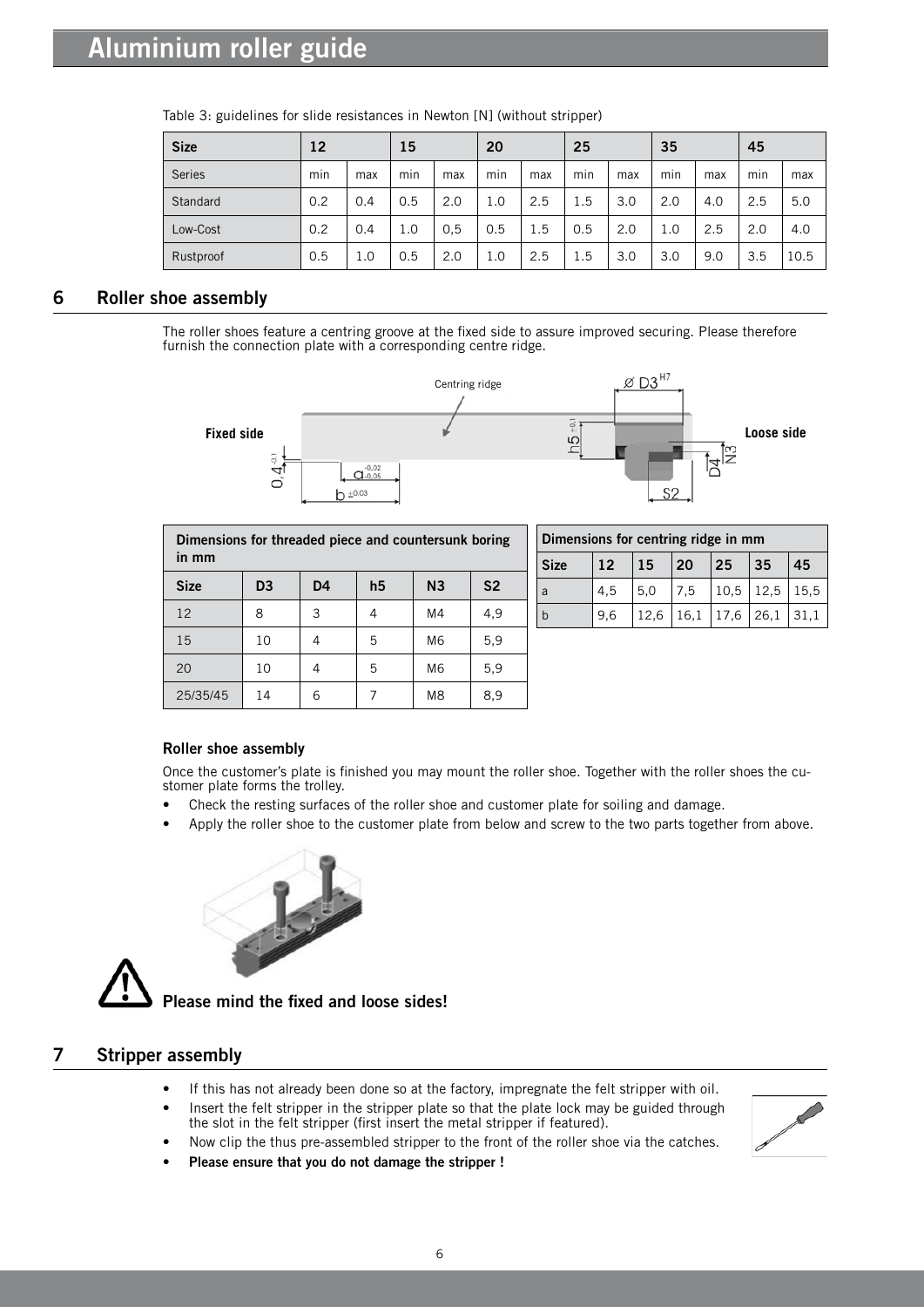**EN**



# **8 Dismantle stripper**

- Remove the cassette or trolley from the rail.
- With one hand insert a screwdriver into one of the recesses on the stripper and thus release the snap-on catch.
- With the other hand, hold the side that has just been unlatched and repeat the process for the other recesses.
- You may now remove the stripper.



# **9 Lubrication**

On aluminium roller guides the cassettes and roller shoes are lubricated for the extent of their useful lives. In special implementation cases the standard version is available with a relubrication feature (central lubrication). Lubricating nipples are attached at the front for this purpose. Lubrication is ex works using Shell Retinax LX2 lithium soap grease.

# **10 Assembly of multi-lane arrangements**

- Mount both cassettes on the connection plate.
- Mount the first rail (guide rail) as described in chapter 1.
- Now position the second rail, align it roughly and apply the screws loosely.
- Push the trolley (cassettes with connection plate) onto the rails.
- In order to align the second rail exactly parallel, now run the trolley along the rails. Secure the screws just behind the trolley by the appropriate tightening torque, (max. deviance of parallelism 0.1 mm/m).